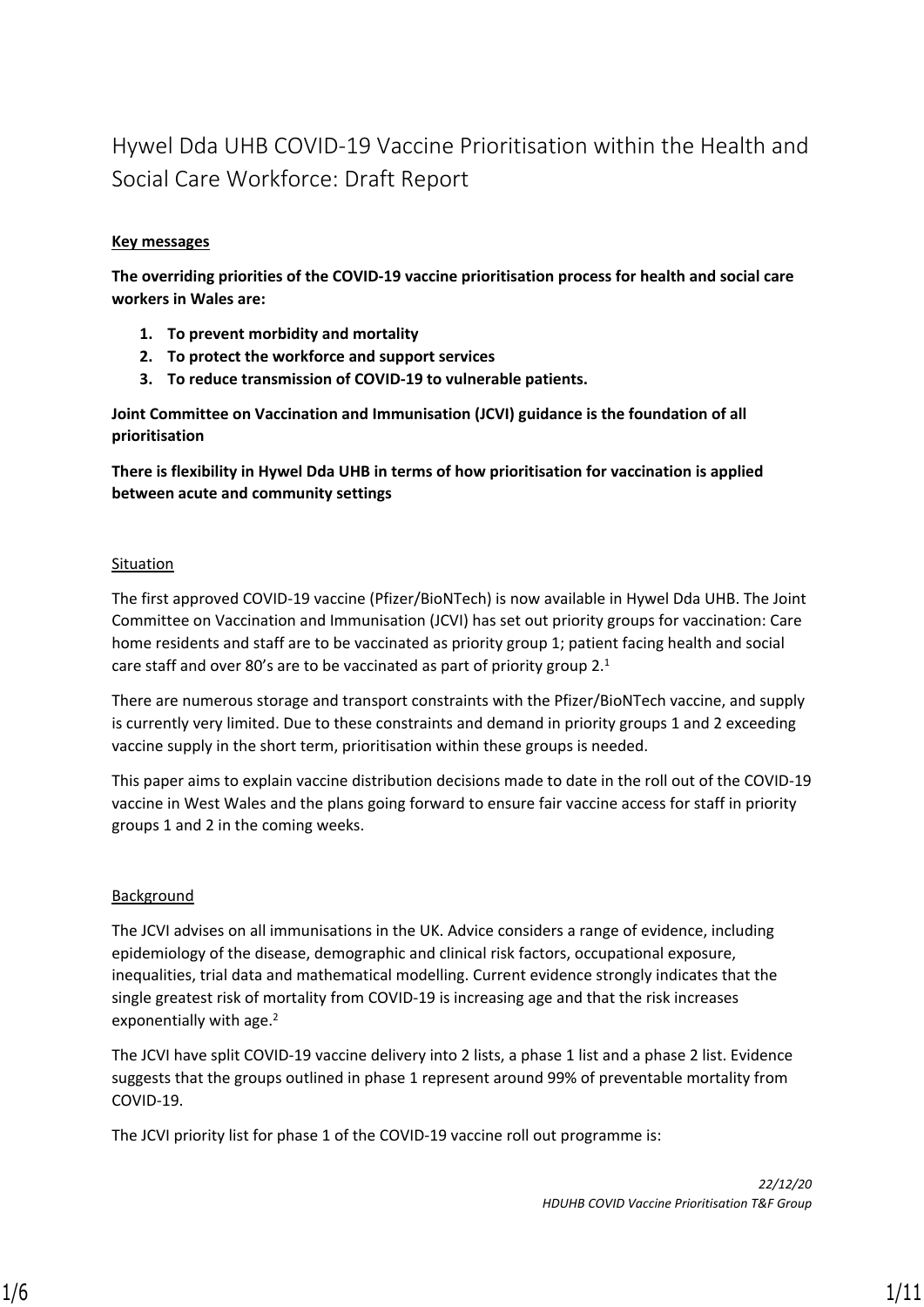- 1. Residents in a care home for older adults and frontline care home staff
- 2. all those 80 years of age and over, and frontline health and social care workers
- 3. all those 75 years of age and over
- 4. all those 70 years of age and over and clinically extremely vulnerable individuals
- 5. all those 65 years of age and over
- 6. all individuals aged 16 years to 64 years with underlying health conditions which put them at higher risk of serious disease and mortality
- 7. all those 60 years of age and over
- 8. all those 55 years of age and over
- 9. all those 50 years of age and over

Phase 2 will include adults under 50 years of age.

Frontline health and social care workers are generally those who are patient facing, however the green book expands on this slightly in the context of COVID-19.<sup>2</sup>

#### *Staff involved in direct patient care*

This includes staff who have frequent face-to-face clinical contact with patients and who are directly involved in patient care in either secondary or primary care/community settings. This includes doctors, dentists, midwives and nurses, paramedics and ambulance drivers, pharmacists, optometrists, occupational therapists, physiotherapists and radiographers. It should also include those working in independent, voluntary and non-standard healthcare settings such as hospices, and community-based mental health or addiction services. Temporary staff, including those working in the COVID-19 vaccination programme, students, trainees and volunteers who are working with patients must also be included.

*Non-clinical staff in secondary or primary care/community healthcare settings* This includes non-clinical ancillary staff who may have social contact with patients but are not directly involved in patient care. This group includes receptionists, ward clerks, porters and cleaners.

#### *Laboratory and pathology staff*

Hospital-based laboratory and mortuary staff who frequently handle SARS-CoV-2 or collect or handle potentially infected specimens, including respiratory, gastrointestinal and blood specimens should be eligible as they may also have social contact with patients. This may also include cleaners, porters, secretaries and receptionists in laboratories. Frontline funeral operatives and mortuary technicians / embalmers are both at risk of exposure and likely to spend a considerable amount of time in care homes and hospital settings where they may also expose multiple patients. Staff working in non-hospital-based laboratory and those academic or commercial research laboratories who handle clinical specimens or potentially infected samples will be able to use effective protective equipment in their work and should be at low risk of exposure.<sup>2</sup>

The JCVI suggest that frontline health and social care workers at high risk of acquiring infection, at high individual risk of developing serious disease, or at risk of transmitting infection to multiple vulnerable persons or other staff in a healthcare environment, are considered of higher priority for vaccination than those at lower risk.<sup>1</sup>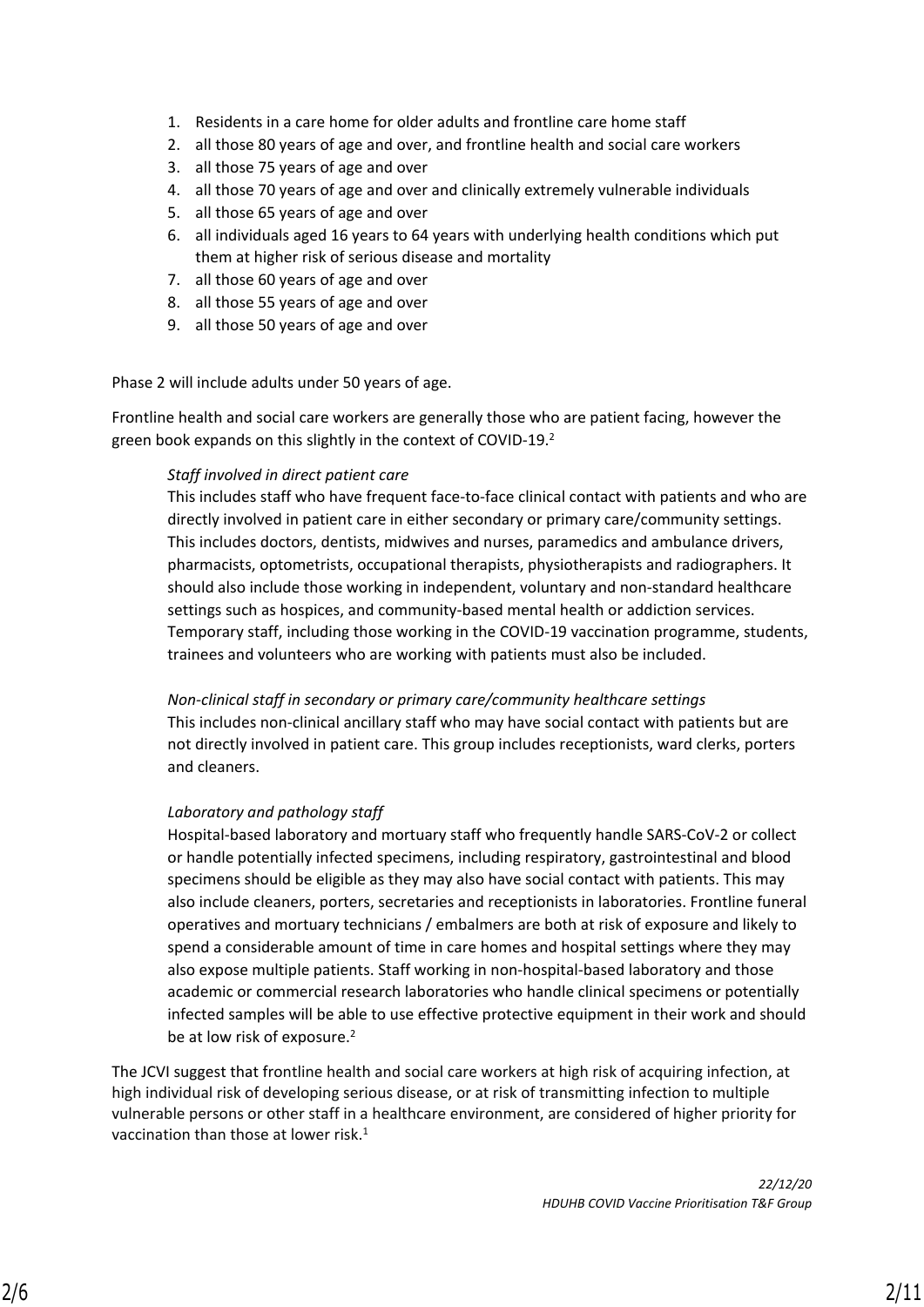#### **Assessment**

Vaccination with the first approved COVID-19 vaccine began in Wales on 8<sup>th</sup> December 2020. Initially just 1 pallet (975 vaccines) were available to each health board, with Hywel Dda UHB and others opting to receive a second pallet in both weeks 1 and 2 of the programme. As the vaccine was approved more quickly than initially expected, some structures needed to offer vaccination in a systematic manner were not yet in place. In order to vaccinate the maximum amount of staff and patients in priority groups 1 and 2, interim arrangements were implemented for weeks 1-4 of vaccine roll out. Arrangements included an open call for all patient facing staff to receive vaccination (accepting that, at the time, we did not know the individual risk and circumstances of all staff both within and external to the health board). Additionally reserve vaccine was secured for care home staff and staff identified by the acute and community COVID bronze chairs groups as being a priority for vaccination.

It is worth noting that at the time of this decision Welsh Government had not advised on how best to prioritise staff, and the JCVI guidance in this area is broad. Every health board in Wales approached this situation differently, and Hywel Dda elected to run a dual open and targeted appointment system in an effort to offer fair and equal access to as many staff as possible.

|                                         | Pallet 1 (975 vaccs)                                                                                                                                                                                                                                                                              | Pallet 2 (975 vaccs)                                                                                                                                                                                            |
|-----------------------------------------|---------------------------------------------------------------------------------------------------------------------------------------------------------------------------------------------------------------------------------------------------------------------------------------------------|-----------------------------------------------------------------------------------------------------------------------------------------------------------------------------------------------------------------|
| WC 8 <sup>th</sup> December 2020        | Offered out to all staff<br>involved in direct patient care                                                                                                                                                                                                                                       | Offered exclusively to care<br>home staff (priority group 1)                                                                                                                                                    |
| WC 15 <sup>th</sup> December 2020       | 2/3 offered out to all staff<br>involved in direct patient care,<br>1/3 offered exclusively to care<br>home staff (priority group 1)                                                                                                                                                              | 2/3 offered out to all staff<br>involved in direct patient care,<br>1/3 offered to care home staff<br>and staff prioritised by acute<br>and community bronze chairs<br>(staff working in highest risk<br>areas) |
| WC 21 <sup>st</sup> December 2020       | Offered out to all staff<br>involved in direct patient care                                                                                                                                                                                                                                       | Offered to care home staff                                                                                                                                                                                      |
| WC 28 <sup>th</sup> December 2020       | There will be 2 vaccine deliveries at site 1 for all staff involved in<br>direct patient care and a further 2 deliveries to site 2 for care<br>home staff and staff prioritised in line with the new systematic<br>approach to prioritisation of health and social care staff for<br>vaccination. |                                                                                                                                                                                                                 |
| WC 4 <sup>th</sup> January 2021 onwards | The new systematic approach to prioritisation of health and<br>social care staff for vaccination will begin for all deliveries and<br>staff will be contacted in line with this. Staff who received<br>vaccination WC 8 <sup>th</sup> December 2020 will receive a second<br>vaccine.             |                                                                                                                                                                                                                 |

Longer term, it is important to have a plan for systematic prioritisation of health and social care staff for vaccination.

Prioritisation of COVID-19 vaccine between health and social care workers in Hywel Dda UHB must consider the principles of preventing morbidity and mortality, protecting the workforce and supporting services, and reducing transmission of COVID-19 to vulnerable patients.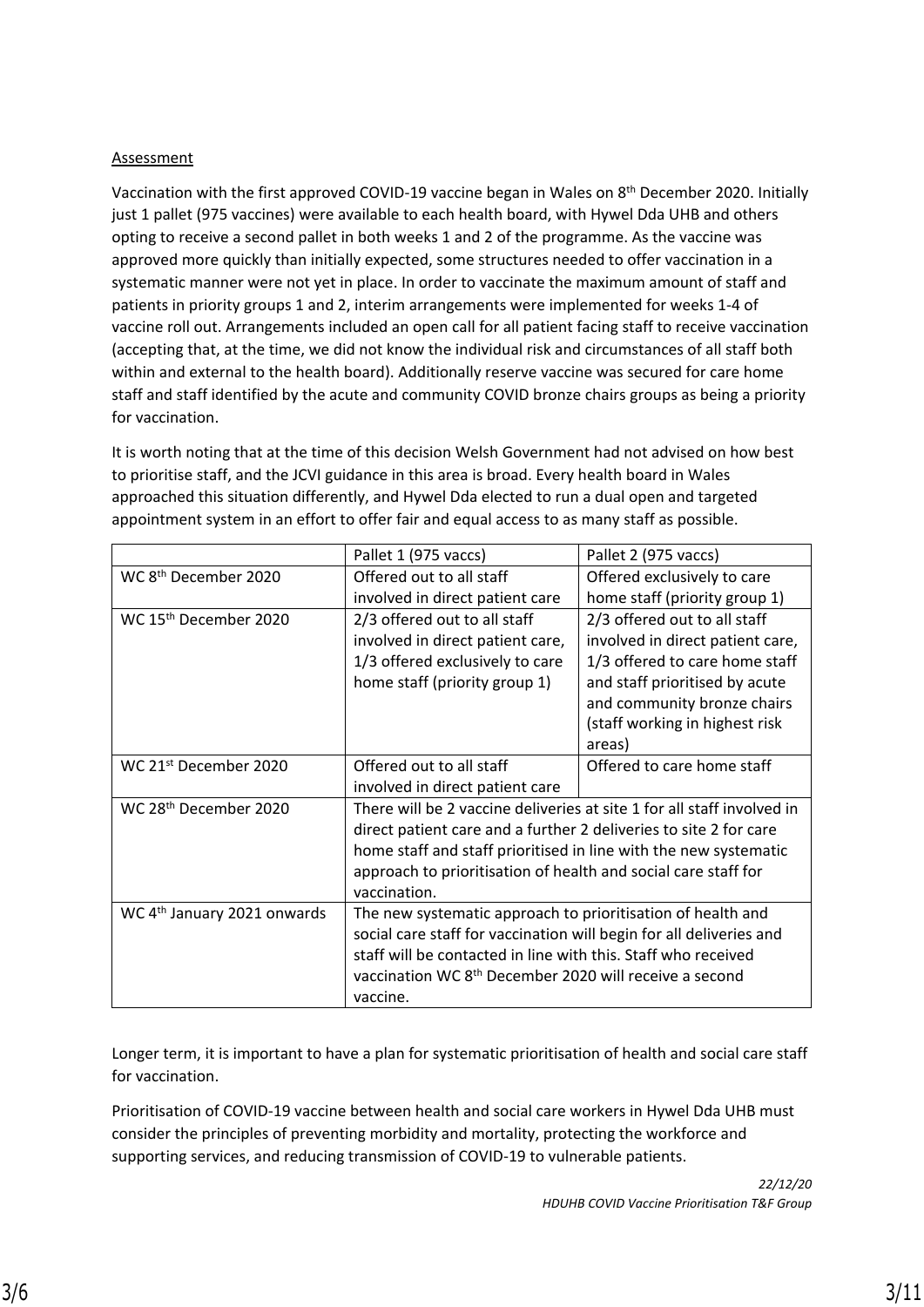#### **Preventing morbidity and mortality**

Prioritising staff in line with JCVI guidance for roll out of vaccine to the general population will protect the most vulnerable and older staff, who are most at risk of morbidity and mortality from COVID. Therefore the initial prioritised groups will be:

- 1) Staff involved in direct patient care who have been assessed as high risk in occupational COVID-19 risk assessments, who are over 60 or who are in the extremely vulnerable category (have a shielding letter)
- 2) Non clinical frontline (as defined by the green book), laboratory and pathology staff who have been assessed as high risk in occupational COVID-19 risk assessments, who are over 60 or who are in the extremely vulnerable category (have a shielding letter).

#### **Protecting the workforce and supporting services**

In some roles staff are at more risk of coming into contact with, and potentially contracting, COVID-19 than in other roles. The next prioritised group will therefore be

3) Staff who regularly perform aerosol generating procedures, such as intubation, and staff who work with patients who we know have COVID-19. This will include all staff with direct patient contact working on red wards, patient facing WAST staff, patient facing A&E staff, patient facing ITU staff and others. These groups of staff are in high and very high risk of exposure situations.

#### **Reducing the transmission of COVID-19 to vulnerable patients**

Advancing age is the single biggest risk factor for mortality from COVID-19, however we should also consider that some extremely vulnerable patients are in regular contact with healthcare professionals for their treatment. These include dialysis and chemotherapy patients, among others. The next prioritised group will therefore be

- 4) Staff involved in direct patient care of with those who are extremely vulnerable/have shielding letters- including staff administering chemotherapy, renal dialysis and other procedures and contacts with extremely vulnerable patients
- 5) Staff involved in direct patient care where the majority of patients are over 80 years of age, including, for example, care of the elderly wards and district nursing with high cohorts of elderly patients.

Once these staff have been offered vaccination, the principles will be applied to continue to prioritise as follows:

- 6) Staff involved in direct patient care who are themselves over 50, BAME or who have a chronic health condition (as a guide, conditions which deem individuals eligible for flu vaccination).
- 7) Non clinical, laboratory and pathology staff who are over 50, BAME or who have a chronic health condition (as a guide, conditions which deem individuals eligible for flu vaccination)
- 8) Staff who regularly have direct patient contact with patients who could be presenting with COVID, or with patients who often have multiple health conditions. This will include all staff with direct patient contact working in primary and community care settings and all staff with direct patient contact in acute settings.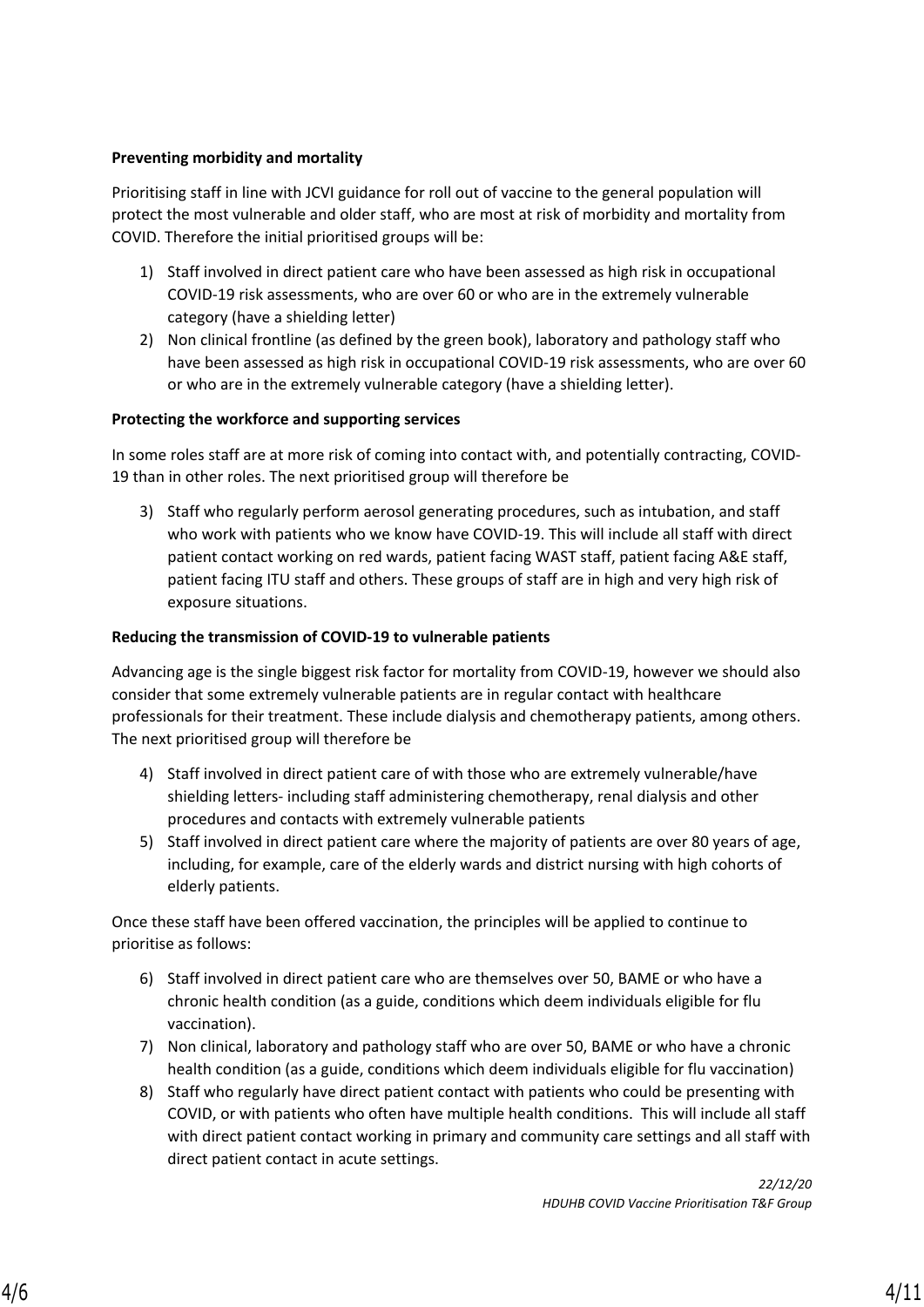- 9) Staff who do not have direct patient contact but who are part of the frontline as defined in the green book, including non-clinical staff and laboratory and pathology staff.
- 10) At this point staff in roles which are essential to the health board COVID response but who are not covered in roles described above can be considered for vaccination. This will include those working in regional COVID response cells, support staff and call handlers, among many others.

#### **The need for flexibility**

Not all organisations will assess their staff utilising the same COVID-19 risk assessment tool. Similarly not all organisations and settings will have equal access to vaccination once the Oxford/AstraZeneca vaccine is approved and some primary care settings start peer vaccinations. Primary care settings may choose to vaccinate all their staff at the same time, or undertake a different assessment to decide how peer vaccinations are utilised. Local authority and third party organisation staff may highlight situations that have not been considered and which do not neatly fall into any category outlined above, and decisions will need to be made as we follow this process. Finally, when there are situations where staff do not attend for vaccination, or need to cancel last minute, it may not be practical to call on staff in line with the prioritised groups. Where it is possible the prioritisation process should be followed, however vaccine can be administered to any eligible staff member if the alternative is that it would be wasted.

Overall there is a need for a flexible approach and understanding as we as a health board area pull together to roll out the COVID-19 vaccine as quickly and efficiently as possible.

#### **Additional considerations**

There are many issues not covered in this paper. They include, for example, how we call unpaid carers; who should be considered for vaccination at the same time as the people they care for; for vaccination. Work is needed to both raise awareness and ensure we have mechanisms in place for vaccinating this unpaid workforce. Additionally patients who are over 80 should be receiving vaccination imminently, alongside priority group 2, and we are working on a mechanism to ensure they are prioritised appropriately and invited for vaccination.

The WHO have advised some consideration is given to sociodemographic factors when prioritising for vaccination. This does not feature in the JCVI guidance and we do not envisage it will change our prioritisation for health and social care staff beyond the considerations already included above, but WHO and JCVI guidance and changes to it must be kept under review so that decisions made in Hywel Dda UHB are reflective of the latest guidance available.

#### Recommendation

The recommendation of the Hywel Dda UHB COVID Vaccine Prioritisation Group is that COVID-19 vaccine be utilised first for staff most at risk of morbidity and mortality from COVID and then those most at risk of contracting and passing on COVID to vulnerable patients in the order outlined in this paper. A flexible approach is needed and decisions kept under review throughout the coming weeks and months.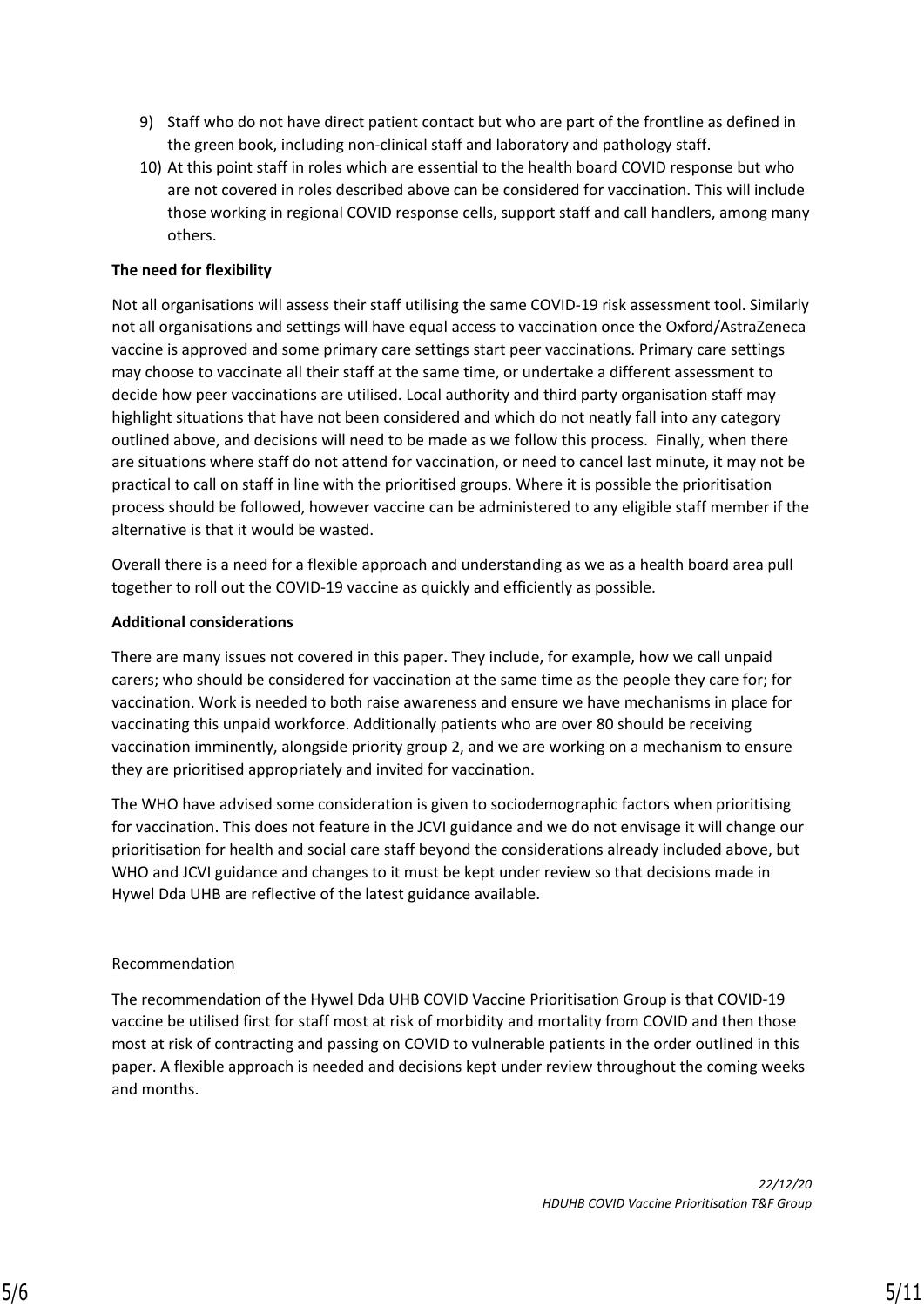#### **References**

- 1. JCVI (2020) Priority groups for coronavirus (COVID-19) vaccination: advice from the JCVI, 2 [December 2020 - GOV.UK \(www.gov.uk\)](https://www.gov.uk/government/publications/priority-groups-for-coronavirus-covid-19-vaccination-advice-from-the-jcvi-2-december-2020/priority-groups-for-coronavirus-covid-19-vaccination-advice-from-the-jcvi-2-december-2020)
- 2. Green Book Chapter 14a (2020) [https://assets.publishing.service.gov.uk/government/uploads/system/uploads/attachment\\_](https://assets.publishing.service.gov.uk/government/uploads/system/uploads/attachment_data/file/943663/Greenbook_chapter_14a_v3.pdf) data/file/943663/Greenbook chapter\_14a\_v3.pdf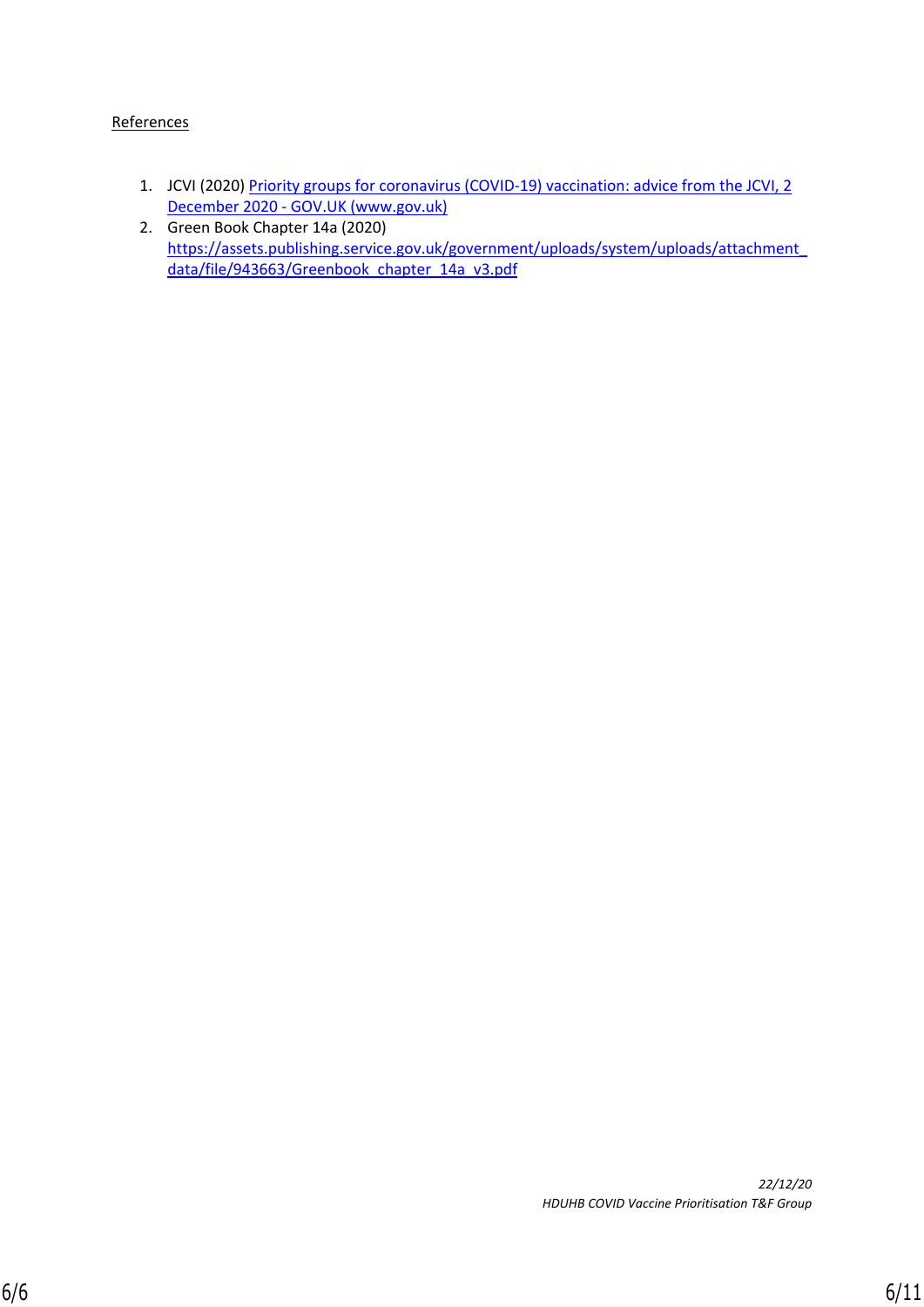

### COVID-19 Vaccination Programme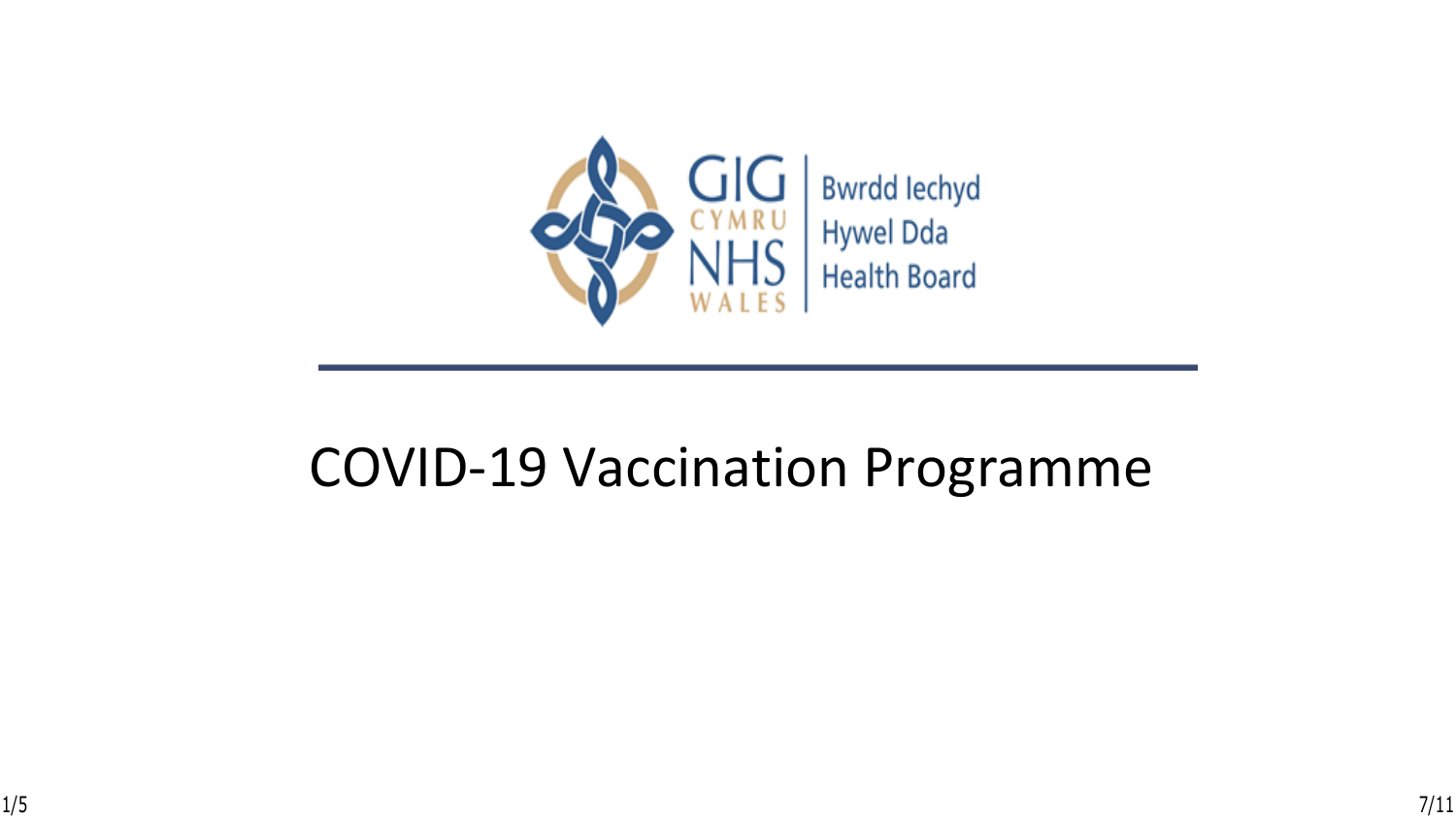## **Situation**

- Pfizer/BioNTech vaccine rolled out from 8/12/20
	- 2 MVCs in HDUHB (Glangwili & Cardigan)
	- Staff in JCVI priority groups 1 and 2 (approx. 24,000- 5735 in priority group 1, just over 18000 priority group 2 further prioritised using HDUHB framework)
	- >13,000 vacs done (COP 11/1/21)
- •Oxford/Astrazeneca vaccine rolled out from 5/1/21
	- Primary care delivery
	- Patients in JCVI priority groups 1 and 2 (approx. 27,000)
	- Vaccine delivery began 7/1/21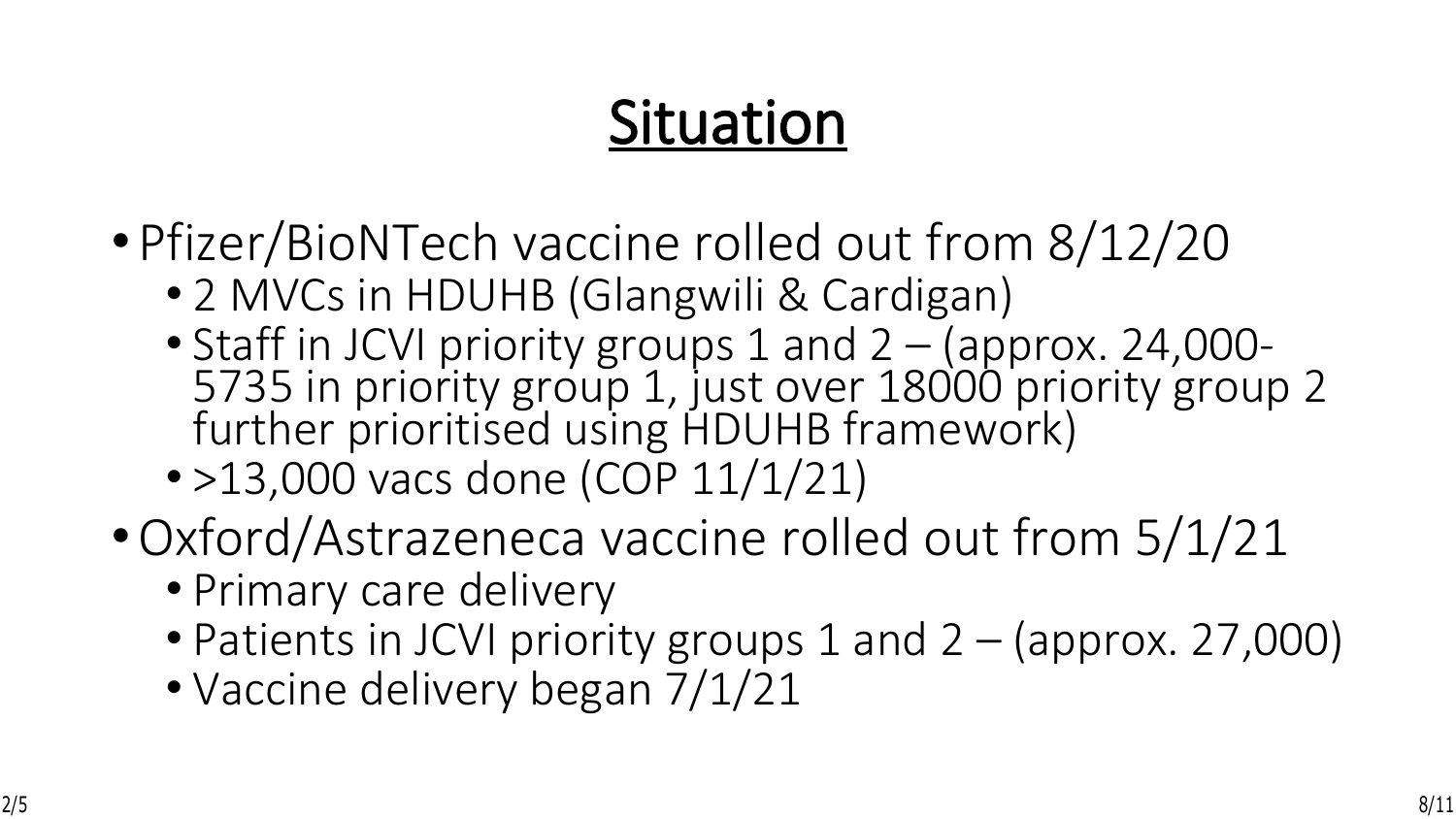## **Risks and Mitigation**

| <b>RISK</b>     | <b>MITIGATION</b>                                                                                                                                                                                                                      |
|-----------------|----------------------------------------------------------------------------------------------------------------------------------------------------------------------------------------------------------------------------------------|
| Vaccine supply  | Working within the constraints of supplies guaranteed by WG                                                                                                                                                                            |
| <b>Delivery</b> | Utilising mass vaccination centres at sites identified<br>Emergency planning lead is Logistics lead for this programme<br>Engagement with WG military colleagues<br>Primary Care key partners in delivery<br>Support from LT Care team |
| <b>Staffing</b> | Onboarding 150 bank immunisers and 100 bank admin. Redeployment of management<br>capacity at all levels<br>Use of unregistered staff at MVC                                                                                            |
| Uptake          | Staff: Personal invites to staff shielding/most at risk, regular communications,<br>Patients: Local Public Health Team to run campaign in line with national messages,<br>experienced team on-board.                                   |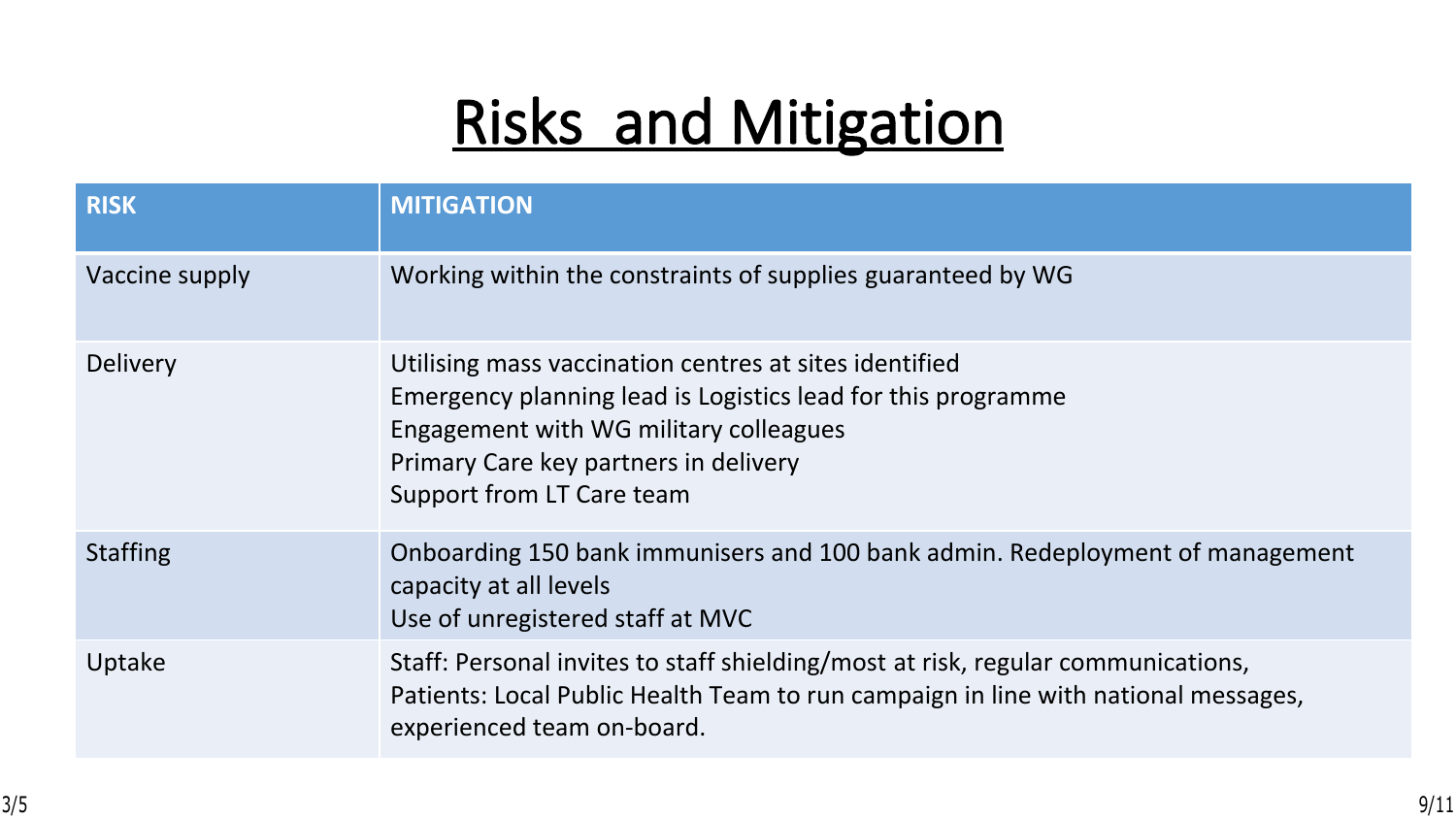# **Risks and Mitigation (cont'd)**

| <b>RISK</b>                                              | <b>MITIGATION</b>                                                                                                                                                                      |
|----------------------------------------------------------|----------------------------------------------------------------------------------------------------------------------------------------------------------------------------------------|
| Digital platform needs<br>not yet met                    | Working with digital leads in the health board to get WIS up and running<br>Temporary solution using locally developed booking links                                                   |
| Abuse of the booking<br>system                           | Checking ID when staff arrive at the centres<br>Clear communications around sharing booking links<br>A move to WIS when possible                                                       |
| Remote locations<br>affecting site specific<br>uptake    | Targeted invites<br>Clear communications around sites<br>Understanding our geography and staff locations<br>Opening up additional MVCs when possible<br>GP delivery for our population |
| Changes to vaccine<br>schedule affecting staff<br>morale | Clear communications on the reasons why the schedule has changed<br>Whole staff meeting 5.30pm 14/1/21<br>Sharing of JCVI & CMO information                                            |